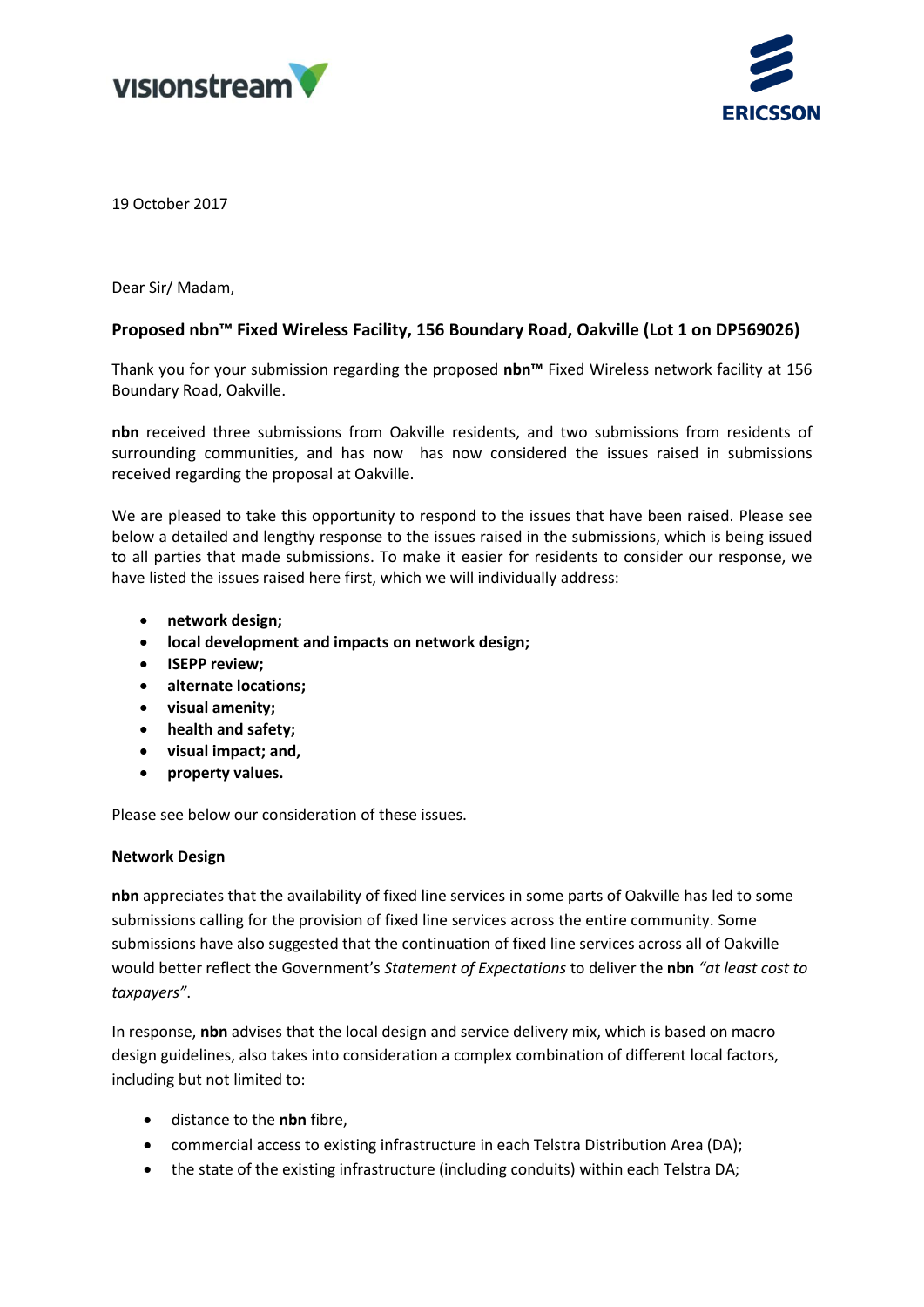



- lot sizes and lot frontages within different Telstra DAs;
- the location of a Telstra Exchange relative to the Telstra DA;
- the feasibility of providing contiguous fixed line service areas across adjoining Telstra DAs;
- density of development; and,
- the environmental and topographical characteristics of specific areas.

Oakville residents along the Windsor Rd corridor have received a fixed line service because the southern half of Oakville is situated between dense residential development at Vineyard and McGrath's Hill along Windsor Rd, enabling **nbn** to provide a contiguous fixed line service across these Telstra Distribution Areas (as per the design guidelines above).

However, it was determined that the more rural part of Oakville, which comprises varying lot composition / density, is located in different Telstra Distribution Area, and is further removed from the **nbn** fibre, would not meet the design criteria for a fixed line service, and that a fixed wireless service was the best fit technology for this part of the community. (It is not uncommon across Australian and even across the Hawkesbury for parts of a community to be services by fixed line while other less dense areas a serviced by fixed wireless. Some local examples include Cattai, Wilberforce, Pitt Town and Kurrajong.)

The proposed facility is designed to provide a fixed wireless service to the rural residential development of Oakville, as well as parts of Maraylya and reaching into Nelson. The fixed wireless service extends about 4km southeast to Nelson Rd, Nelson, about 1.5km north along Boundary Rd, 4km east to Pitt Town Rd, and more than 4km southeast to Windsor Rd, and delivers a fast and reliable broadband service to more than 270 properties.

This local service design for the rural residential area of Oakville, Maralya and Nelson communities is in keeping with the national design of the network, which represents an upgrade to Australia's existing telecommunications designed to provide Australians with access to fast, affordable and reliable internet services, as quickly and as cost effectively as possible.

Due to Australia's size and particular geographic challenges the cost of providing fixed line services to all Australian premises is prohibitive. The cost of running fibre to every property in Australia is, and has always been considered cost-prohibitive. At no time has the design of the **nbn™** provided for fibre to every rural property in the country.

More than 2,000 fixed wireless facilities have been proposed across Australia to deliver high quality broadband to smaller and / or sparsely developed communities - because it is a cost efficient and time efficient way to deliver high-quality services to our smaller communities. Rural communities such as Oakville, Maraylya and Nelson are typical of the regional communities receiving fixed wireless across the country and across the Hawkesbury Council area.

# **Network Design & Local Development**

Some submissions have suggested that future / impending residential development of the area should dictate the provision of fixed line services.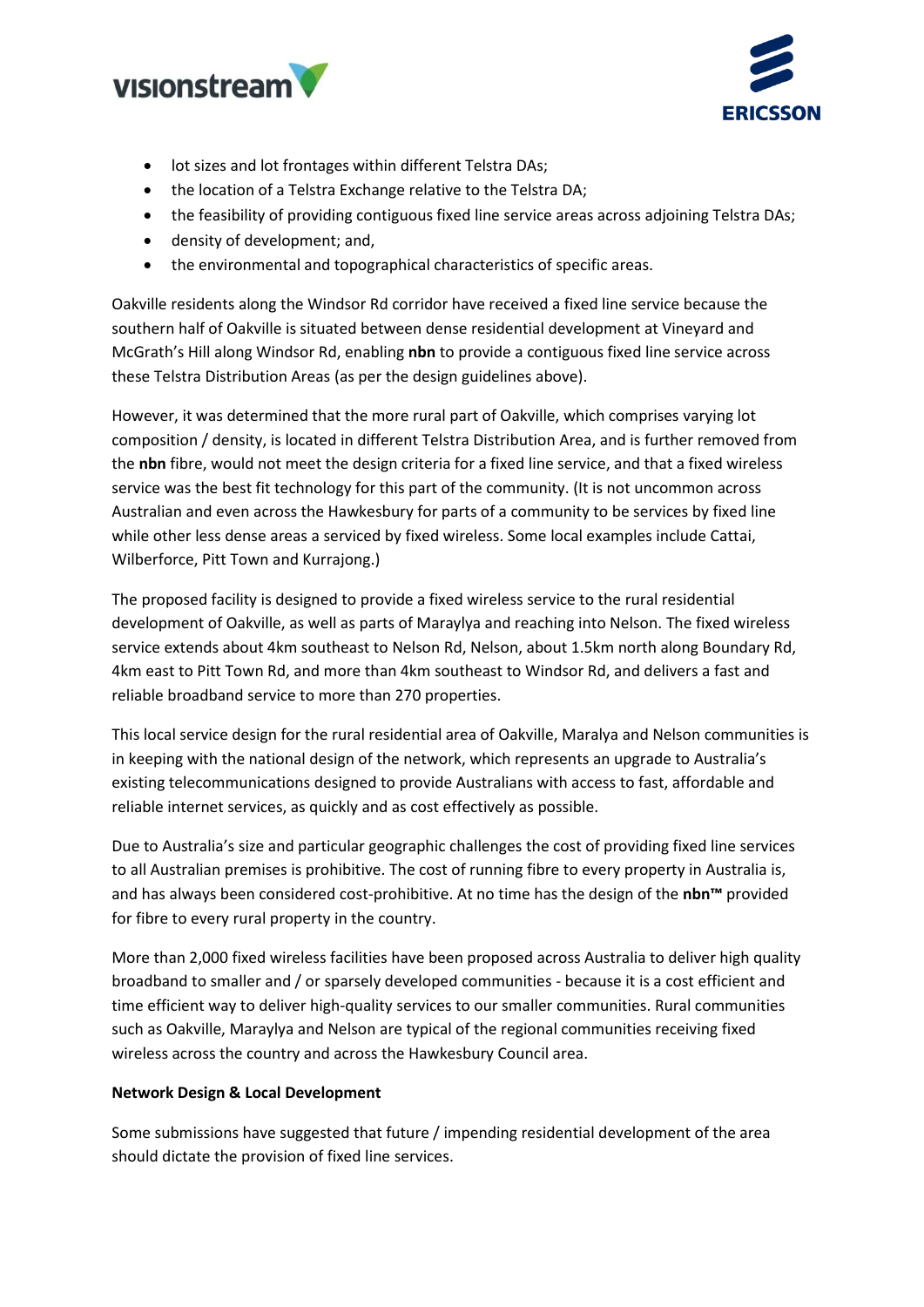



**nbn** recognises that there is urban growth in the Hawkesbury, and that in the longer term, current rural and rural residential properties may convert to urban residential development. However these changes in development are not immediate, nor even necessarily imminent, and in the medium to long term (over the 20-year span of a fixed wireless lease) there will still be significant pockets of rural development requiring **nbn** service. For example, we note that the proposed Oakville facility is still zoned RU4 Rural Primary Production Small Lots, and has not yet been zoned for Transition.

Should the area convert entirely to dense residential development in the long term, **nbn** broadband services will become available to those new residents via **nbn**'s Greenfields Program, however in the meantime, there is a need for fixed wireless services to address poor existing broadband quality and connectivity at Oakville.

nbn highlights that the Federal Government's National Map<sup>1</sup> demonstrates the median ADSL speed across rural Oakville ranges between 1.7Mbps and 5Mbps. Rural Oakville also has the lowest ranking for broadband quality in Australia ("E" ranking) . These existing speeds fall well below the minimum Australian Government wholesale speed objectives of "at least 25 megabits per second to all premises" outlined in the *Statement of Expectation.*<sup>2</sup>

In providing access to wholesale speeds consistent with Government objectives the **nbn** fixed wireless network will provide a substantial improvement to existing broadband services.

Notwithstanding, the fixed wireless facility will not preclude future urban residential development from occurring near the facility.

# **Review of the Infrastructure SEPP**

Several submissions reference the current review of the NSW Infrastructure State Environmental Planning Policy (ISEPP), which is considering a change that would require telecommunications proposals located within 100m of a residence be subject to development consent.

**nbn** highlights that first and foremost, the proposed facility at Oakville is *not* within 100m of any residence, and therefore this potential amendment to ISEPP would not affect the current proposal for a 45m fixed wireless facility at Oakville.

We would also like to take this opportunity to advise that this potential amendment to the ISEPP legislation would not preclude a proposal being made within 100m of a residence, but would only require a Development Application to be lodged to Council, rather than such a proposal being considered Complying Development. Importantly, any such changes to ISEPP would not preclude any residential development from occurring in closer proximity to a telecommunications facility; and would therefore not constrain any future development from occurring. It is also important to highlight that the setbacks being considered relate only to assessment of amenity impacts, and are not related to health and safety. Facilities that comply with safety standards are considered safe in any location.

1

<sup>1</sup> https://nationalmap.gov.au/#share=s-80jNNI2tRUosiaGKhKfFgFn9dy5

<sup>&</sup>lt;sup>2</sup> www.nbnco.com.au/content/dam/nbnco2/documents/soe-shareholder-minister-letter.pdf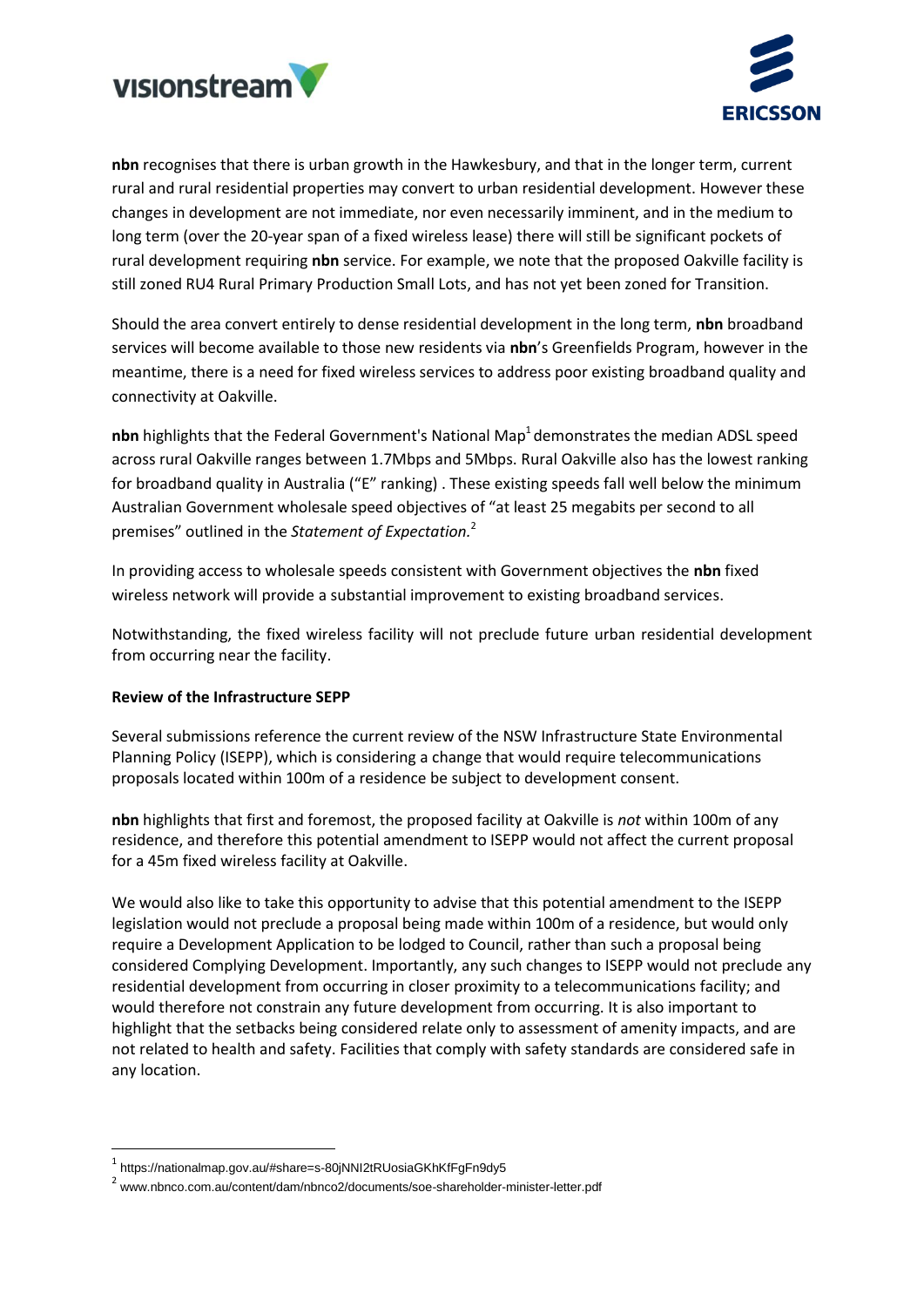



We note that several submissions have suggested that setbacks be imposed to property boundaries, and we advise that there are no such planning restrictions within ISEPP. **nbn** respects and abides by all relevant planning legislation in all jurisdictions, and does comply with setbacks where they are required.

# **Alternate Locations**

# 1) Sydney Water Property

Several submissions queried why **nbn** could not co-locate on the existing Telstra facility. **nbn** advises that it always considers the potential for co-location as a first recourse, before proposing a new structure, and did investigate a co-location on the Telstra facility within the Sydney Water compound. Unfortunately, this alternative candidate failed for both technical and property reasons.

The available height on the existing pole of 30m is insufficient to provide a fixed wireless service across rural and rural residential Oakville, parts of Maralya and parts of Nelson. To deliver service across this area, and to connect the adjoining fixed wireless facility at Maraylya to the **nbn**, a minimum height of 42m to is required to be considered technically feasible. Co-location at a height of 30m is considered a significant technical failure.

**nbn** recognises that several submissions have suggested that a second structure be located, or the existing facility replaced to enable co-location, and regrettably, we advise that **nbn** could not secure acceptable tenure at this location.

# 2) Scheyville National Park

**.** 

One submission has suggested the Scheyville National Park as an alternative location. In response, **nbn** advises that locations inside National Parks are considered unviable and inaccessible for clear planning, environmental and property reasons. The *Scheyville National Park* is zoned E1 National Parks and Reserves. As such all development is prohibited in this zone unless permitted under the *National Parks and Wildlife Service Act 1974*.

Importantly, the NPWS Act (Section 153) explicitly states that leases for telecommunications facilities must not be granted unless the Minister is satisfied that:

*"… there is no feasible alternative site for the proposed broadcasting or telecommunications facility concerned on land that is not reserved under this Act".* <sup>3</sup>

This is not the case at Oakville, where a feasible alternative is available outside the National Park.

In general, **nbn** highlights that the location of telecommunications facilities in national parks typically requires significant vegetation removal to introduce power and access, which is considered to be wholly inconsistent with the environmental objectives of the E1 Zone, and represents a poor planning and environmental outcome.

**nbn** recognises that the *Scheyville National Park* takes a more unusual form and has large tracts of sparsely vegetated land which might appear suitable for a telecommunications facility. However, we

<sup>3</sup> http://www.austlii.edu.au/au/legis/nsw/consol\_act/npawa1974247/s153d.html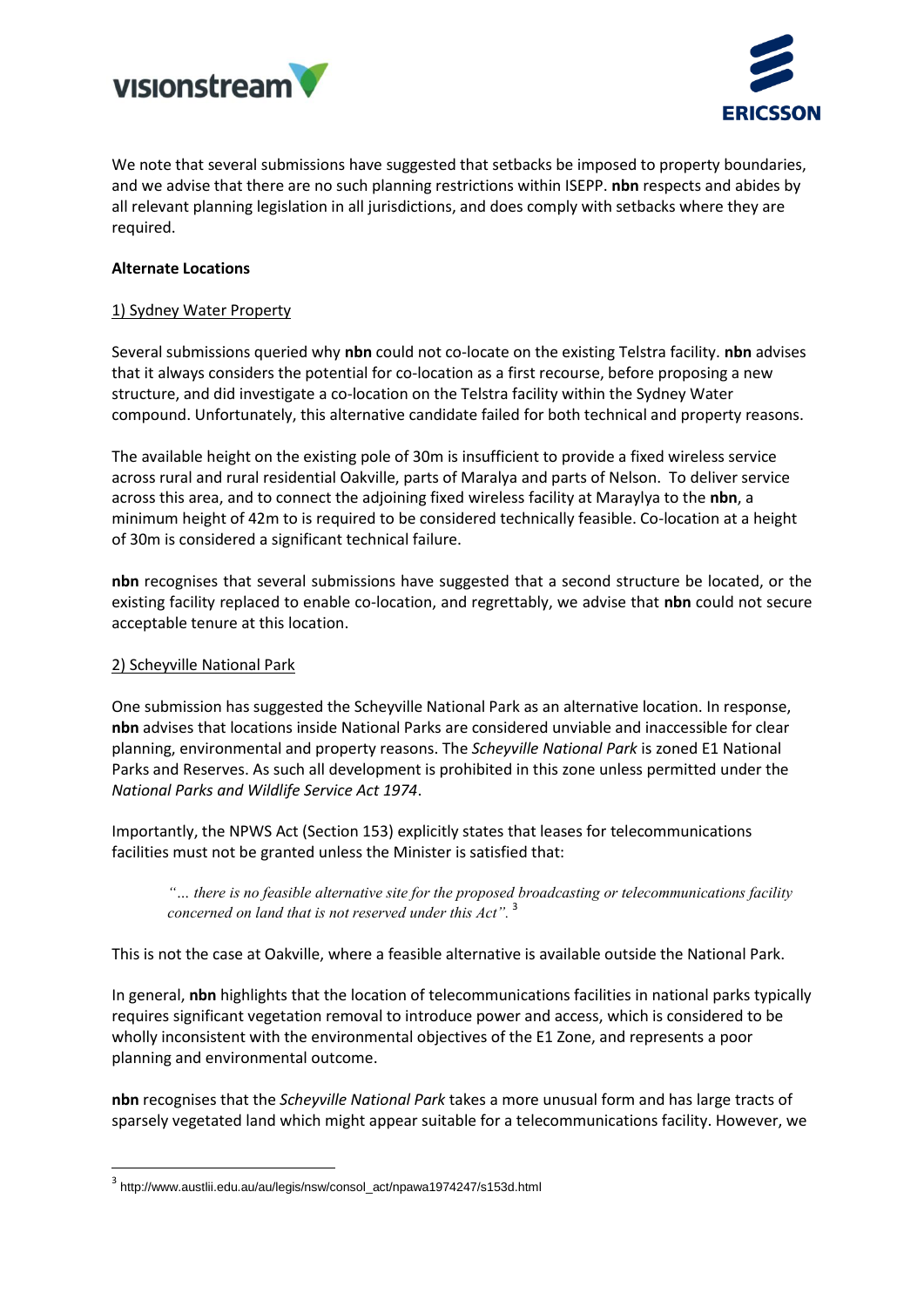



also advise that the entire park is listed as a heritage item of State significance on the State Heritage Register. Its' heritage values are described on the State Register as follows:

*"Scheyville National Park is of State heritage significance as it demonstrates a continuous history of significant use since pre European settlement when the area supported the Dharug people with plentiful food supplies. The park also contains a number of historic features and places which demonstrate the early settlement of the Cumberland Plain, farming, defence and migrant uses of the area, and is significant as a relatively large surviving element of the first commons declared in the colony. The ongoing use and development of the area closely reflects and articulates the economic and agricultural development of the colony and later the development of the nation in relation to its autonomy, defence and populating the land. It is a rare example of a site demonstrating the continuous layers of history which reflects the history of the State and the Nation….. It meets this criterion of State significance because as it is a site unique in its ability to demonstrate all the layers of its significant historical use which closely reflect and articulate the history of the state and the nation. Scheyville National Park is of State significance for the rarity of several of its constituent elements."*4

nbn notes that *Aboriginal Heritage Information Management System* (AHIMS)<sup>5</sup>, which is administered by the NSW Office of Environment and Heritage, also identifies 3 separate recorded Aboriginal sites within the *Scheyville National Park*.

**nbn** advises that the *Scheyville National Park* is not considered a viable alternative due to the incompatibility with the E1 zoning, restrictions on tenure enshrined in the NPWS Act, and the significant planning (heritage and cultural) impacts that would arise from proposing a facility within a national park listed as having State significance on the State Heritage Register.

### 3) On the Sydney Water Boundary of 156 Boundary Rd

One submission has suggested relocating the facility to the other side of 156 Boundary Rd, adjoining the Sydney Water property boundary, instead of residential boundaries. **nbn** advises that a relocation to this part of the property would *not* maximise separation to the closest adjoining neighbours, but instead would result in the facility being located within 100m of the closest neighbour, an outcome that submissions have explicitly spoken against. As such, this suggested relocation would not result in a minimisation of planning or visual impacts at Oakville.

Notwithstanding the planning impacts, **nbn** advises that the electricity transmission line cutting across the property contains an easement that cannot be accessed, and further, that an occupational health and safety zone is also applied immediately around the high voltage electricity easement to ensure any development can be safely built and maintained. Please see below an illustration of the easement and the construction OH&S zone that applies to 156 Boundary Rd, Oakville. It demonstrates that there is in fact no room to viably construct a telecommunications facility along the Sydney Water boundary.

1

<sup>4</sup> http://www.environment.nsw.gov.au/heritageapp/ViewHeritageItemDetails.aspx?ID=5053634

<sup>5</sup> [www.environment.nsw.gov.au/awssapp/Login.aspx?ReturnUrl=%2fawssapp](http://www.environment.nsw.gov.au/awssapp/Login.aspx?ReturnUrl=%2fawssapp)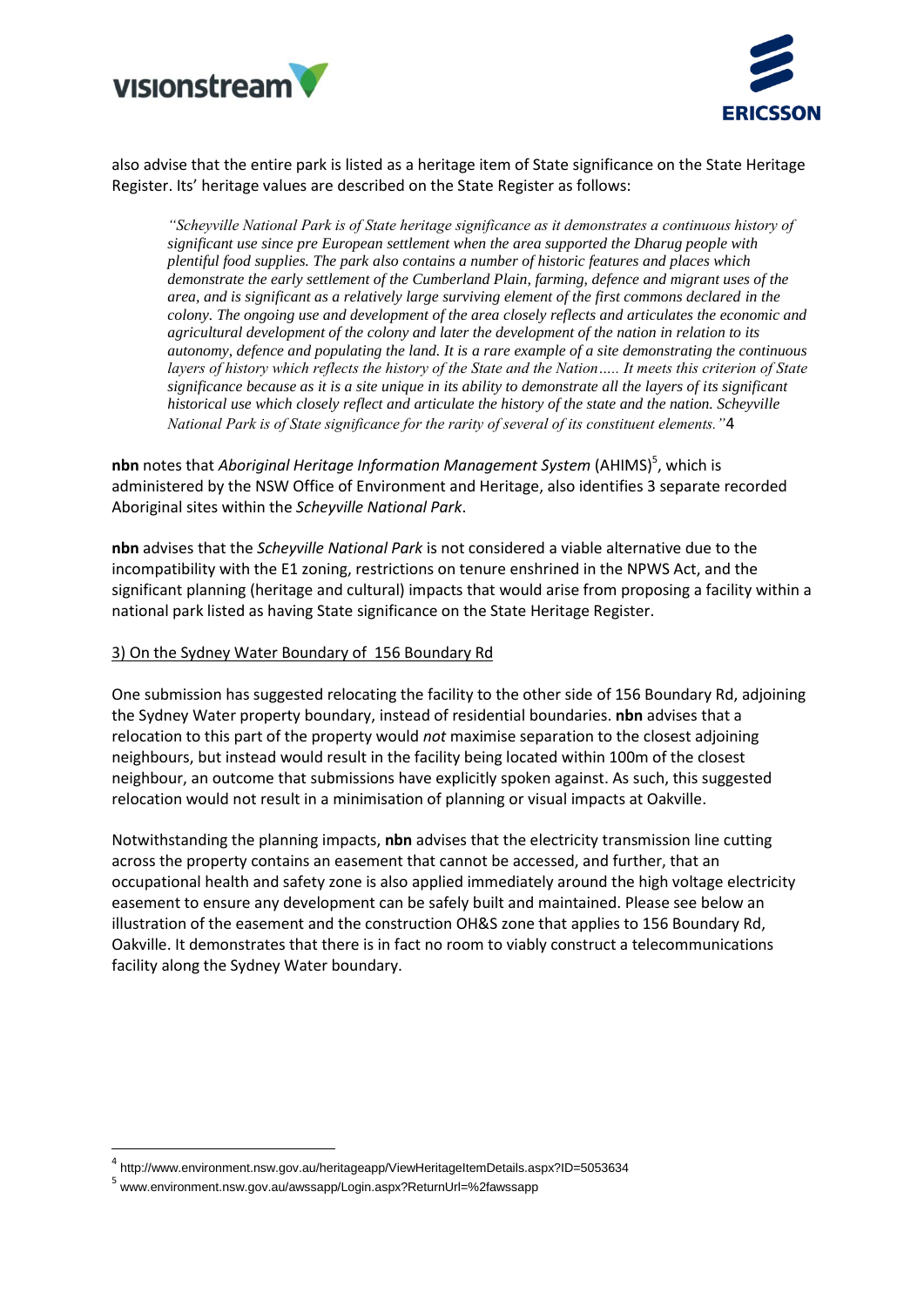





**Figure 1: HV electricity easement (red) and OH&S construction safety zone (yellow)**

#### **Visual Amenity**

**nbn** appreciates that there is a balance between providing a valuable service to the community and minimising impacts on visual amenity. We endeavour to minimise the visual prominence of the facility wherever it is possible to do so. There are restrictions in lowering the height of a telecommunications facility, as the panel antennas must be at a height where there are no obstructions to the signal transmission and transmission dishes must achieve a direct line of sight between upstream and downstream facilities.

Our ability to minimise visual impact at Oakville is limited by the open, sparse rural nature of the area – there are limited opportunities for screening our facility while still locating it in an area that can provide service to rural Oakville.

**nbn** has sought to locate the facility as far away from all adjoining residences as much as possible, especially adjoining residences to the north and northwest, while also having regard to the location of the electricity easement, the dam, the trees, (seeking to avoid any vegetation removal) and the landowner's wishes regarding the use of their property.

The fixed wireless facility has been sited within very close proximity to the large, existing high voltage power lines, and this provides some meaningful context for the telecommunications infrastructure – as the telecommunications and electricity facilities are closely co-sited. **nbn** is not proposing infrastructure where none already exists, but has consciously co-sited the proposed fixed wireless facility as close as possible to a high voltage electricity transmission line, to minimise changes to amenity across Oakville.

The proposed facility has been sited amongst existing vegetation that will aid in concealing ground equipment to surrounding residential properties as best as possible, while seeking to avoid any impacts to existing vegetation. **nbn** understands that additional landscaping has been planted on the proposed site, which will increase any possible vegetation screening as these plants mature. **nbn**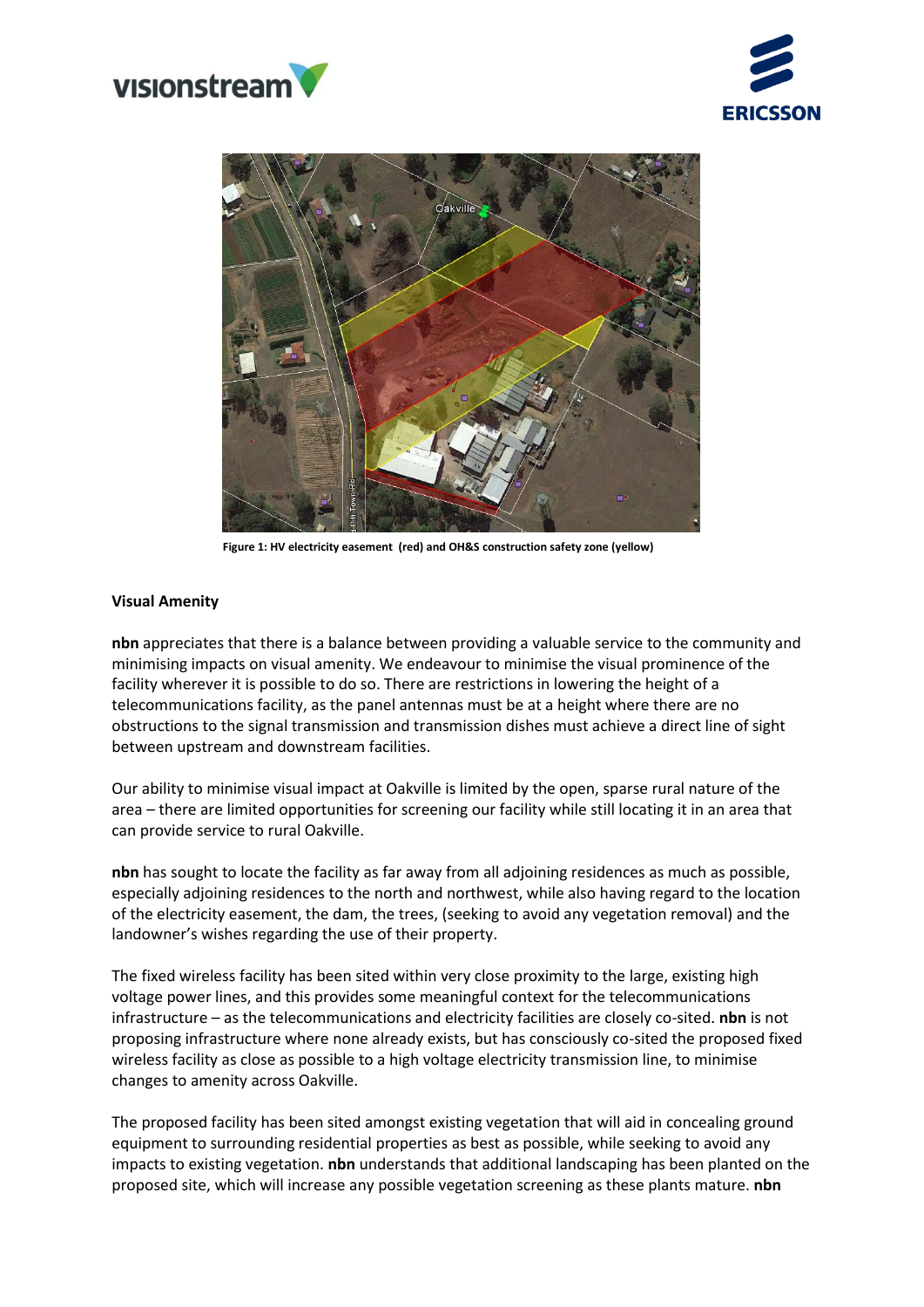



believes that painting the structure a pale eucalypt colour would also further soften the appearance to surrounding residential dwellings.

### **Property Values**

Several residents have raised the issue of how the fixed wireless facility will impact on property values as grounds for objection. The issue of property value is an extremely complex one, with fluctuations in price being subject to a vast number of factors – many of which are subjective, such as the amount of light, access to services, the condition of the house, views, amenity of the local area and the availability of high quality services such as telecommunications.

**nbn** appreciates that infrastructure designed to deliver a broadband service across an entire community, which has broad public interest, can have varying impacts on individual properties, with some having no amenity impacts at all, while others are in relatively close proximity to proposed facilities. We understand that some residents regard this as intrinsically unfair, despite the fact that all public utility services (telecommunications, water, electricity etc) require infrastructure that unavoidably results in varying amenity impacts within different communities.

**nbn** also appreciates that impacts to amenity are associated with perceptions of property value. As above, in delivering this public utility service, **nbn** seeks to the best of our ability to minimise amenity impacts, both generally and to specific surrounding properties. By minimising our impacts on amenity, **nbn** has due regard to the value of surrounding properties.

We respect that some members of the community will not regard the public interest to outweigh the more immediate impacts to amenity. However, we highlight that the development is both permissible and commonplace, and must be considered on its planning merits; which is not a question of whether it does or does not have impacts, but rather whether those impacts to amenity are reasonable, have public interest, and are sufficiently consistent with planning regulations. **nbn** notes that property values are not considered in the NSW Land and Environment Court *Planning Principle for Impact on Neighbouring Properties*. 6

At Oakville, **nbn** notes that the facility has been proposed immediately adjacent a large, high voltage electricity transmission line, and the co-siting of this utility infrastructure significantly mitigates the impacts to amenity of the proposal, and has no impact on future residential development of surrounding properties.

# **EME Health & Safety**

**.** 

We understand that some people are concerned about possible health effects from the radiofrequency electromagnetic energy (EME) from radio communications networks, and we are committed to addressing these concerns responsibly. We hope that this advice can be communicated sensibly so as to alleviate any alarm felt in the community.

#### Radio Communications in the Environment

Importantly, the fixed wireless network, and many various communications networks, transmits radio signals or radiofrequency electromagnetic energy (EME) – the same kind of signal as radio and

<sup>6</sup> http://www.lec.justice.nsw.gov.au/Pages/practice\_procedure/principles/planning\_principles.aspx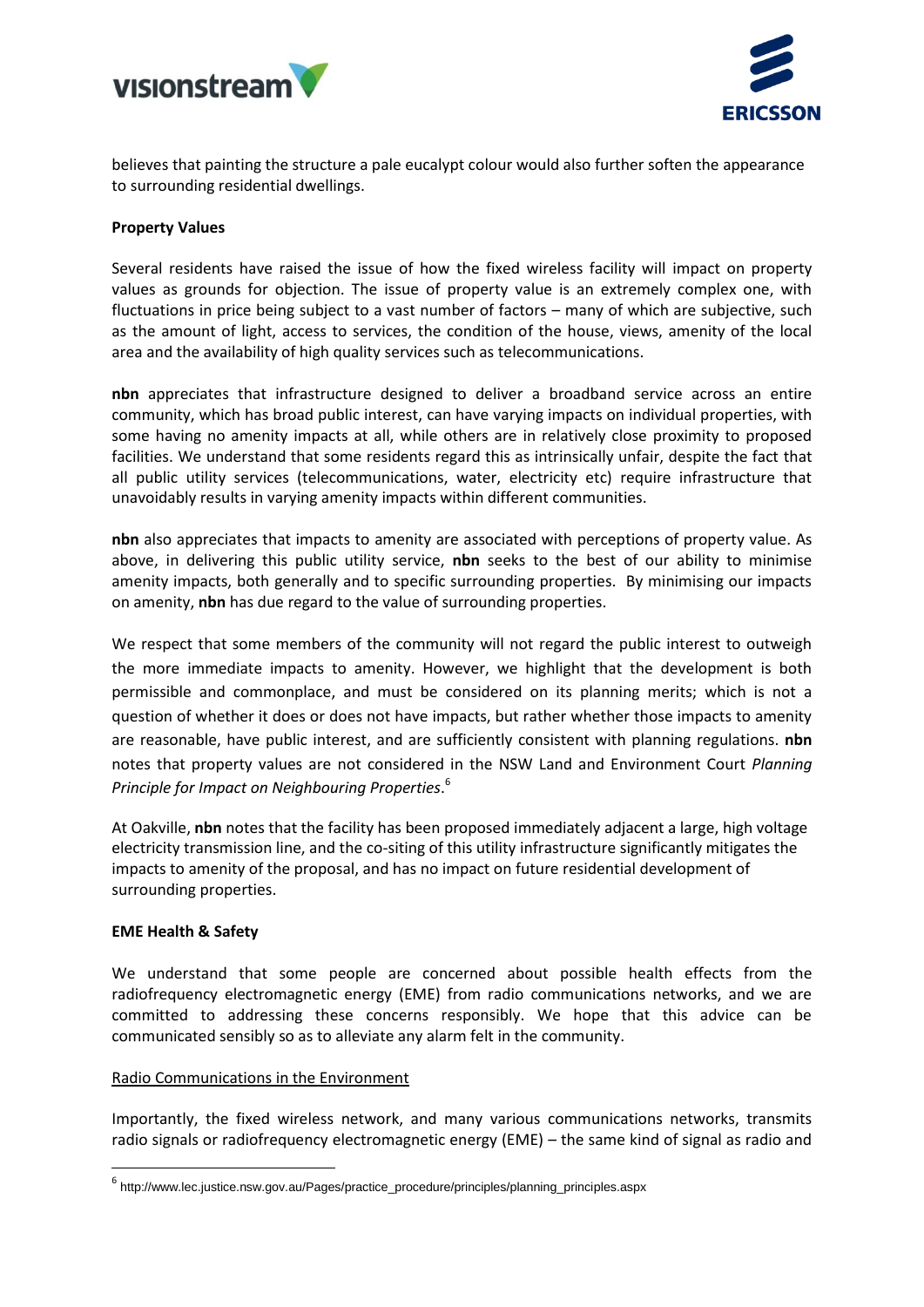



television broadcasts, which are subject to the same public health and safety standard, and have been present in the environment for generations. Wherever you can watch television or listen to the radio, a radiofrequency signal is present in your environment.

Today, communities depend on radio communications for many day-to-day communications. Radio communications facilities commonly found in urban areas include television, AM and FM radio broadcast towers, paging network antennas, mobile network facilities, and many 2-way radio systems supporting emergency services, council services, hospitals, roadside assistance, taxiservices, sports clubs, transit authorities, utility providers, and large commercial operations such as shopping centres and property development sites.

Putting the various radio signals into perspective, the World Health Organisation (WHO) states:

*Until mobile phones became widely used, members of the public were mainly exposed to radiofrequency emissions from radio and TV stations. Even today, the phone towers themselves add little to our total exposure, as signal strengths in places of public access are normally similar to or lower than those from distant radio and TV stations.*<sup>7</sup>

*In fact, due to their lower frequency, at similar RF exposure levels, the body absorbs up to five times more of the signal from FM radio and television than from base stations….Further, radio and television broadcast stations have been in operation for the past 50 or more years without any adverse health consequence being established.*<sup>8</sup>

### Safety Regulations & Scientific Research

We do want to highlight some aspects of the public health and safety standards that we hope give residents in the area greater peace of mind.

Firstly, licensed radio frequency transmitters, including the **nbn™** fixed wireless communications facilities and commercial radio and TV broadcast towers, are regulated to protect all people in all environments at all times including vulnerable members of the community (people who are ill, children and the elderly), 24-hours a day, 7- days a week.

Australia has adopted the safety regulations recommended by the World Health Organisation (WHO). These regulations also have a significant safety margin, or precautionary approach built into them. We also highlight that by operating the fixed wireless network at signal strengths significantly below that safety standard **nbn** has additionally applied a precautionary approach to the operation of its network.

Secondly, we highlight that the national safety regulations protect the public by placing a limit on the strength of the signal that any licensed radio facility may transmit. They do not impose any general public distance-based restrictions. Consequently, radio facilities are found in all environments.

For example, the Australian Communications & Media Authority (ACMA) Register of Licensed Radio Communications facilities shows that there are more than 200 licensed radio facilities in the Hawkesbury local government area<sup>9</sup>. Operators of these local sites include *Hawkesbury City Council,* 

**.** 

 $7$  WHO Fact Sheet: Typical Exposure Levels at Home and in the Environment

<sup>8</sup> WHO Fact Sheet: Electromagnetic Fields and Public Health – Base Stations and Wireless Technologies

<sup>&</sup>lt;sup>9</sup>http://web.acma.gov.au/pls/radcom/register\_search.main\_page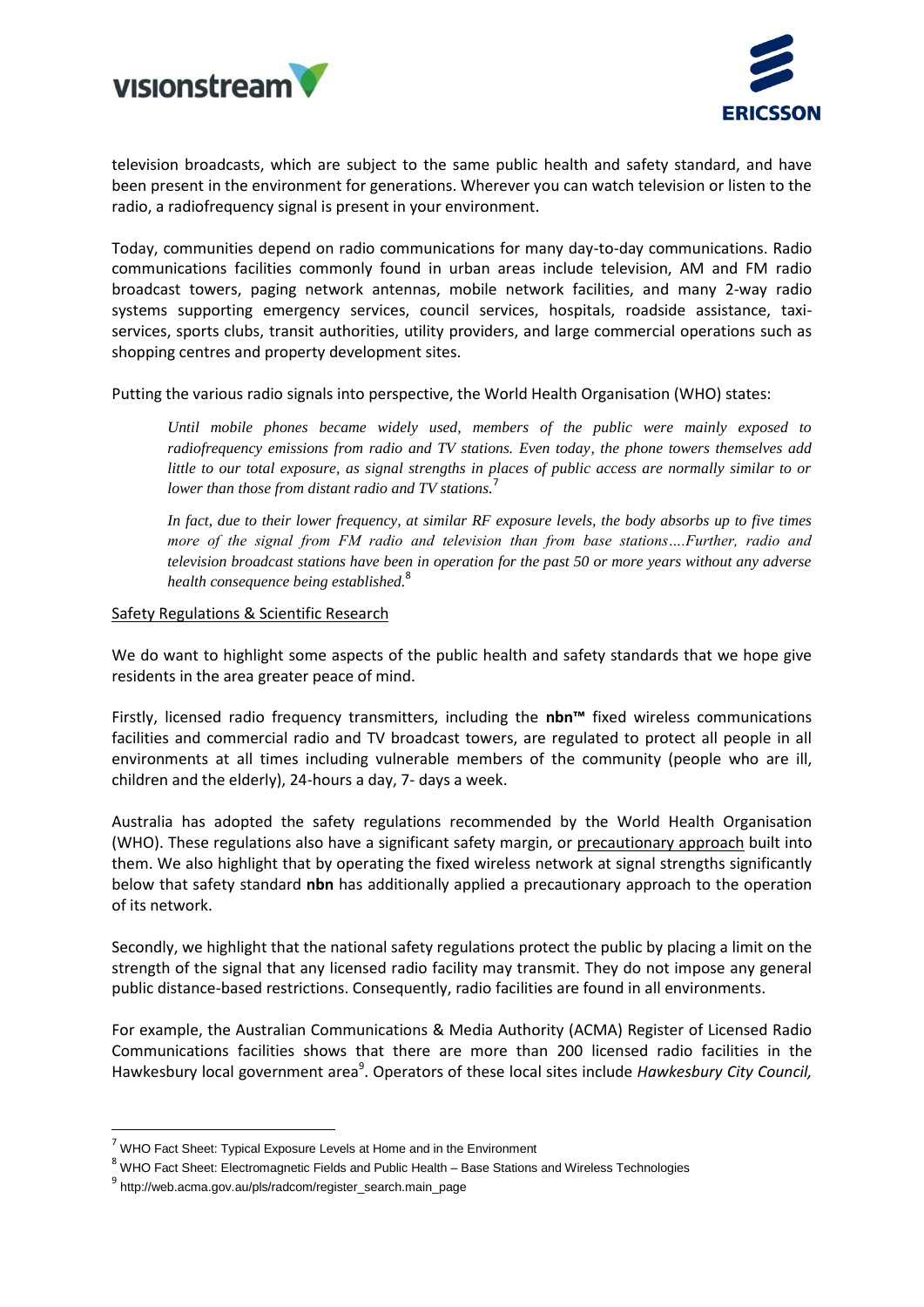



*Telstra, Optus & Vodafone, the Department of Defence, Endeavour Energy, NSW Rural Fire Service, Western Sydney Local Health District, Transgrid,* and the *NSW Police Force.*

The vast majority of the 190+ existing radio facilities in Hawkesbury City are located within close proximity of surrounding properties, including residences. Please image below identifying the 200+ licensed radio communications facilities already operating in the Hawkesbury.



**Figure 2: ACMA Register of Radio Communications Licences, Hawkesbury LGA**

Looking at the bigger picture, there are more than 200 licensed facilities across the Hawkesbury LGA, more than 12,000 licensed radio facilities operating across the Greater Sydney Metropolitan area, and more than 160,000 licensed radio communications facilities operating across NSW.

Of interest, the ACMA's Register of Licensed Radio Communications also shows that nationally, there are more than 68 licensed radio facilities (including mobile network facilities) located within high schools and more than 800 licensed radio facilities located within hospitals across Australia.<sup>10</sup>

**nbn** has more than 1,700 fixed wireless facilities already operating across Australia, servicing more than 500,000 properties across rural and regional Australia. The overwhelming majority of these are safely and legally located in close proximity to the communities they are designed to service.

Thirdly, and importantly, the public health and safety standards recommended by the WHO are based on a very large body of peer-reviewed science. The WHO, the Australian Radiation Protection and Nuclear Safety Agency (ARPANSA) and other international safety bodies advise that the weight of evidence shows that there are no substantiated or established health effects from radio frequencies employed within safety limits.

The citation of individual papers does not undermine the rigorous, weight-of-evidence, approach that is undertaken by public health authorities when establishing safety limits. This approach

**.** 

<sup>10</sup> http://web.acma.gov.au/pls/radcom/register\_search.main\_page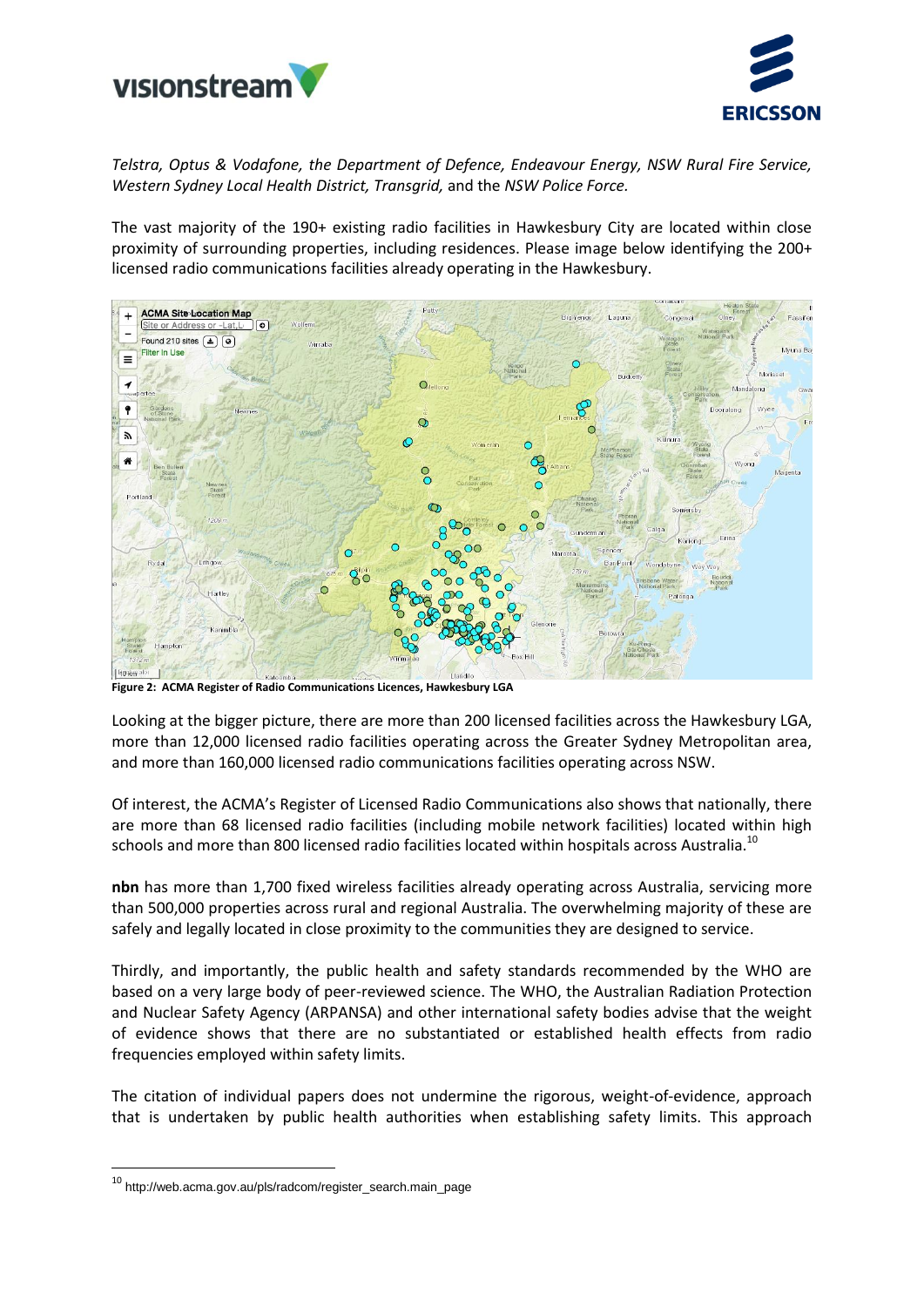



includes the consideration of thousands of scientific papers published over many decades. The WHO advises:

*From all evidence accumulated so far, no adverse short- or long-term health effects have been shown to occur from the RF signals produced by base stations. Since wireless networks produce generally lower RF signals than base stations, no adverse health effects are expected from exposure to them…. Considering the very low exposure levels and research results collected to date, there is no convincing scientific evidence that the weak RF signals from base stations and wireless networks cause adverse health effects. 11*

### With respect to health risks including cancer, the WHO states:

*Studies to date provide no indication that environmental exposure to RF fields, such as from base stations, increases the risk of cancer or any other disease. 12*

Further, while the current standard, Radiation Protection Standard for Maximum Exposure Levels to Radiofrequency Fields – 3 kHz to 300 GHz (RPS3), was introduced to Australia in 2002, in June 2014 an independent, expert Review Panel reconfirmed the adequacy of the standard following a detailed assessment of recent scientific literature. ARPANSA advises that its Review Panel considered more than 1300 separate pieces of scientific literature as well as the results of 72 major panel reviews. ARPANSA states:

*Based on the assessment of the scientific evidence from January 2000 till August 2012, the Expert Panel find that the underlying basis of the ARPANSA RF exposure Standard remains sound and that the exposure limits in the Standard continue to provide a high degree of protection against the known health effects of RF electromagnetic fields.*<sup>13</sup>

ARPANSA also constantly evaluates emerging science, publishing a Literature Survey which is updated monthly, and is available on their website – [www.arpansa.gov.au.](http://www.arpansa.gov.au/)

#### **nbn** Compliance with Safety Standard

**nbn™** fixed wireless facilities contribute very little radio signal to the environment. The maximum signal strength at Oakville from a 45m monopole facility would be 0.11% of the safety limit, or more than 900 times below the safety limit for radiofrequency transmissions. This represents a very significant margin of compliance with relevant safety standards.

**nbn** has a legal, environmental and ethical obligation to deliver a network that operates safely and responsibly, without posing risk to any members of the general public. At all times, and in any location, **nbn** operates its fixed wireless radio network safely and responsibly at signals strengths significantly below WHO and Australian standards.

We hope that the information provided within does provide residents and business of Oakville, Maraylya and Nelson much greater peace of mind regarding the safety, regulation and operation of radio networks general, and specifically the fixed wireless network.

### **Outcomes of Consultation**

**.** 

We advise that, having addressed the issues raised, we intend to proceed with the facility as at 156 Boundary Road, Oakville, with an amendment to paint the structure pale eucalypt green. **nbn** is

 $11$  Electromagnetic Fields and Public Health: Base Stations and Wireless Technologies

<sup>12</sup> http://www.who.int/features/qa/30/en/

<sup>&</sup>lt;sup>13</sup> Review of the Radiofrequency Health Effects Research – Scientific Literature 2000 – 2012, Technical Report Series No. 164